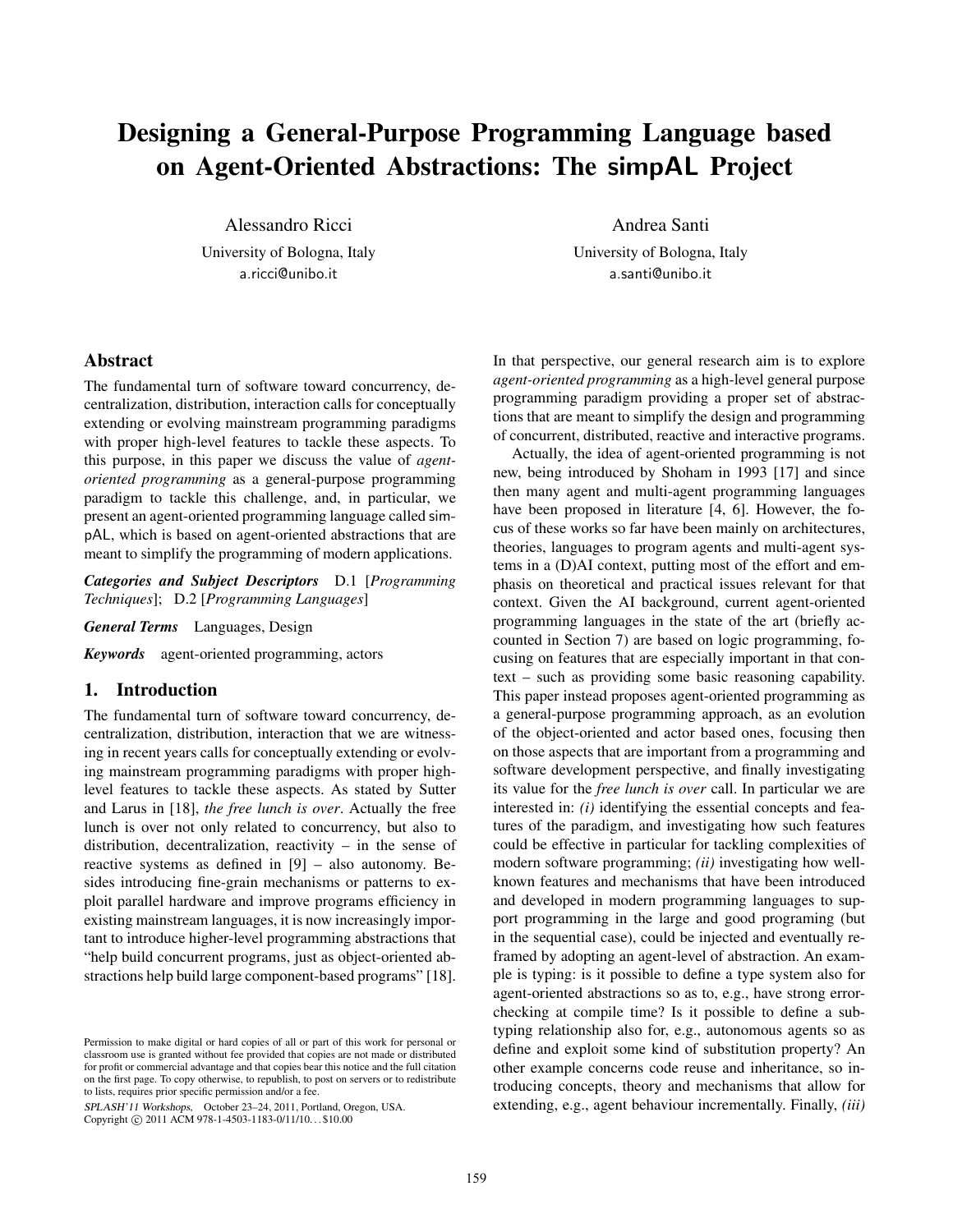investigating if and how the new abstraction level raised by agent-oriented programming impacts on the design of tools supporting the development and deployment process, from front-end to debuggers and profilers.

The method we chose to explore these points is the design and development of new programming language called simpAL, and related platform / infrastructure and tools. On the one side, differently from agent-oriented programming languages in the DAI context, simpAL is not based on logic programming but on object-oriented programming to define data structures and related algorithmic parts. On the other side, by taking inspiration from existing agent languages and frameworks, it adopts the Belief-Desire-Intention (BDI) [14] as reference background model/architecture for defining agents and the A&A conceptual model [12, 15] to define the agent environment as first-class design and programming concept.

In this paper we present first results about the design and development of simpAL. First, we provide an overview of the main concepts of the language (Section 2), and then we go into the details of the features of the main abstractions of the language – namely the agent abstraction (Section 3), the environment abstraction (Section 4) and the organization abstraction (Section 5). Finally, we conclude the paper by discussing related work (Section 7) and sketching a roadmap of our future work (Section 8).

## 2. simpAL: Overview of the Main Concepts

Quoting Lieberman [11], *"The history of Object-Oriented Programming can be interpreted as a continuing quest to capture the notion of abstraction – to create computational artifacts that represent the essential nature of a situation, and to ignore irrelevant details"*. Following this perspective, agent-oriented programming can be framed as an evolution of object-oriented and actor-based programming representing the essential nature of decentralized systems where tasks are in charge of autonomous computational entities, which interact and cooperate within a shared environment. In particular, the inspiration for conceiving the features of simpAL abstractions – at the root of its computation and programming model – comes from human organizations and cooperative working environments.

## 2.1 Agents, Artifacts and Workspaces

A program in simpAL is conceived like a human organization where articulated concurrent and coordinated activities take place, distributed in time and space, by *agents* - i.e., the members of the organization – working in a common environment, organized in *workspaces* (see Figure 1). Activities are explicitly targeted to some objectives. The complexity of work calls for some division of labor, so each member is responsible for the fulfillment of one or multiple *tasks*, by virtue of its *role* inside the organization. So agents in simpAL are active components in charge of performing



Figure 1. Abstract view of a simpAL program.

*autonomously* some task. Autonomously means in this case that given a task to do, they pro-actively decide what actions to do and when to do them, promptly reacting to relevant events from their environment, fully encapsulating the control of their behaviour.

Interaction is a main dimension, due to the dependencies among the activities. Cooperation occurs by means of both direct message-based communication – like in the actor model [1] – and through resources and tools composing the shared environment, represented by the *artifact* abstraction. An example of artifact is a shared blackboard, but also a simple counter, a clock, or rather a database—so artifacts can be used to directly represent any computational entity that conceptually does not need to be autonomous, but that can provide functionalities that can be exploited by agents. Analogously to artifacts in human organizations, artifacts in simpAL can play an essential role to support indirect form of coordination or to explicitly represent the co-constructed results of workers' activity. Like artifacts in the human case, artifacts in simpAL can be dynamically created (by agents) and disposed, and eventually can be designed to be composed, so as to create complex artifacts by connecting simpler ones.

Agents interact with other agents by means of *communication actions*, which allow to asynchronously exchange messages making it explicit the objective of the message, for instance to inform about something or to assign a task. Agent-artifact interaction is based instead on the concept of *use* and *observation*, reminding the way in which artifacts are used by people in human environments. In order to be used, artifacts provide some set of *operations*, that correspond to the set of actions available to agents to use them. So the repertoire of an agent's actions at runtime depends on the artifacts that the agent knows and can use. Besides operations, the usage interface of an artifact includes also *observable properties*, as observable information concerning the dynamic state of the artifact which may be perceived and exploited by agents accordingly. In this way, the observer pattern and event-oriented communication are directly supported by the core abstractions of the model (and language),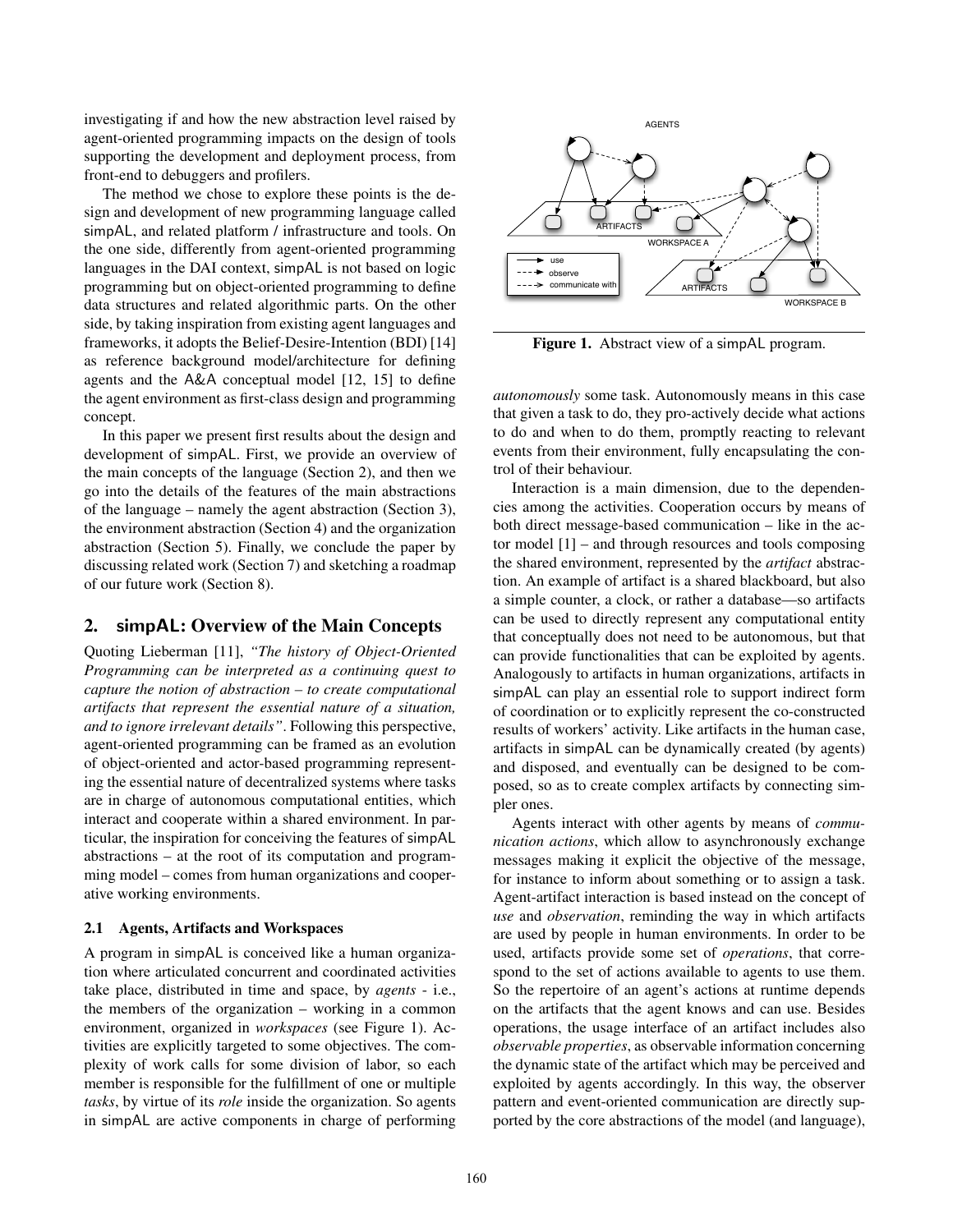but without inversion of control—this will be clarified later on.

Finally, the environment of an organization can be structured into one or multiple *workspaces*, possibly distributed in multiple nodes of the network. A workspace is a logical container of artifacts and finally of the activities occurring inside the organization; it is an abstraction useful then to define the logical topology of the organization, which can be distributed, and a related notion of locality. An agent of the organization can concurrently join and work transparently in multiple workspaces.

#### 2.2 First General Remarks

First, the approach promotes a *decentralized mindset* in programming: there is not a unique locus of control in the system, which is decentralized instead into agents (deciding which actions to so and when) and artifacts (hosting action execution). The decentralization is first of all logical: the number of physical threads used to run a (possibly distributed) program is related to the number of processors or core available in the system, not the number of agents/artifacts to be executed. Such a support to decentralized mindset is in common with other main approaches in concurrent programming, starting from the actor model [1]. Compared to actors, here we don't have a single abstraction to represent every component of the system but two dual abstractions: one conceptually representing autonomous entities (agents) and one representing non autonomous entities that are used and observed by the autonomous one (artifacts). On the one side, the drawback for this choice is breaking uniformity, on the other side this allows for raising the level of abstraction. In actor-based approaches – including those based on processes like Erlang [2] – everything must be an actor, so also those entities that conceptually are not thought to be autonomous or exhibiting a pro-active behavior. An often cited example is the bounded-buffer in producer-consumer architectures. It is more natural to model such an entity as an artifact, providing actions to insert and remove items, possibly coordinating such actions so as to avoid interferences and to synchronize producers and consumers agents, than as autonomous entity exchanging asynchronous messages.

Then, a natural question is: where are objects? Are they replaced by artifacts? The answer is no, objects are used to define the data model of programs. That is, agents and artifacts as meant to be used as coarse grain abstractions to define the shape of the organization (that is, of the program), in particular of the control part of it (decentralized, distributed). This layer is fairly independent from the paradigm and language adopted to represent data structures and purely transformational computation. In the case of simpAL to this end we adopted an object-oriented programming language, in particular a subset of Java, that is the pure OO part of the language, excluding constructs and mechanisms introduced for concurrency. So objects are the basic data structures used inside agents, artifacts and in their interactions.

## 3. The Agent Abstraction

The model/architecture adopted for agents in simpAL is a simplification of the Belief-Desire-Intention (BDI) one [14], yet extended with features explicitly devised with programming and development in mind. This choice is motivated by the capability provided by that model to represent active components that need to integrate both task-oriented / proactive and even-driven / reactive behaviors, providing also an effective way to modularize complex behaviour.

In the following, first we provide a bird's eye view on the model, then we describe in more detail some key concepts, providing also some snippets of simpAL code to exemplify the description.

#### 3.1 Overview

An agent is a state-full *task-* and *event-driven* entity, able to pursue autonomously tasks according to the *role(s)* it implements inside the organisation. Events concern both changes in the environment and messages sent by other agents. The private memory of the agent is given by a memory store called *belief-base*, in which the information that the agent has about its private state, about the observable state of the environment and about information communicated by other agents is collected in terms of variable-like information items called *beliefs*. To perform tasks, the agent exploits the *plans* available in its *plan library*. Plans are modules of procedural knowledge specifying how to act and react to environment events in order to accomplish some specific task. The set of plans in the plan library depends on the *scripts* loaded by the agent, which group set of related plans to play some specific role(s).

#### 3.2 Agent Beliefs and the Belief-Base

Structurally, a belief in simpAL is similar to a variable in procedural languages, being defined by a name, a type and a value. Beliefs are used uniformly to represent information that the agent knows, which can actually have a different source. First, beliefs can refer to some information defined by the agent itself, in the agent program, either in scripts or in plans. In this case beliefs are analogous to instance fields of classes and local variables declared in methods; they are defined at compile time, and they can be accessed by name both to read the value and assign new values.

Then, beliefs can refer to the observable state of an artifact and the source in this case is the artifact itself. As will be detailed in Section 4, the observable state of an artifact is represented by a set of variable-like *observable properties*: when using an artifact, on the agent side automatically a belief is created for each observable property of the artifact and the value is automatically updated as soon as the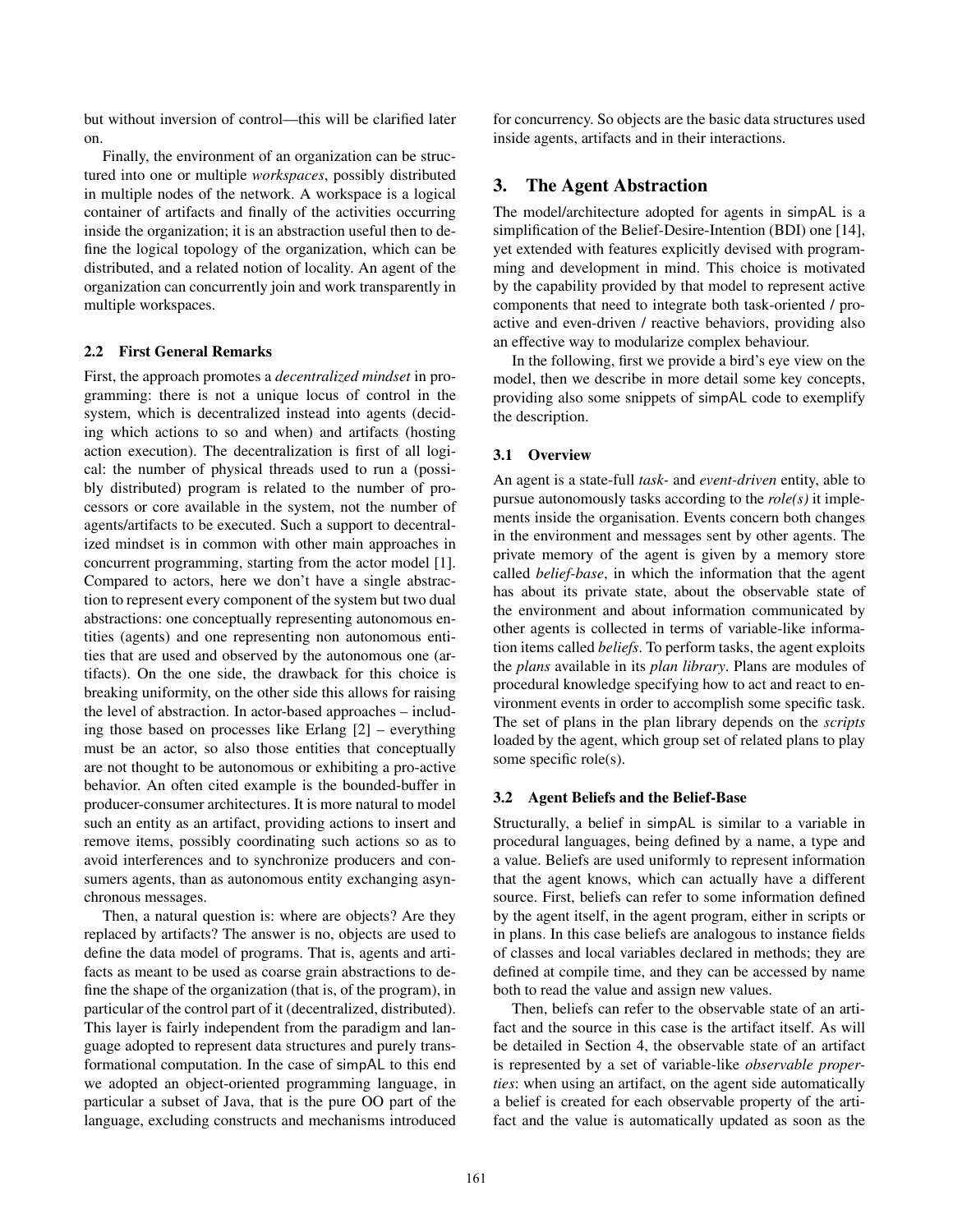```
role MyRole extends BasicRole {
 task MyTask {
    aParam: int; // primitive type
    myList: List<String>; // an object
    myCounterTool: Counter; // an artifact
 }
  task AnotherTask {...}
}
```
Figure 2. Role definition in simpAL.

change is perceived by the agent<sup>1</sup>. Differently from the previous case, beliefs about observable properties are dynamic, in the sense that the actual set of beliefs of this kind depends on the set of artifacts (and the observable properties) that the agent is using (observing). This is explicitly declared in plans, by means of an attribute called using, as will be described later. The belief is automatically removed as soon as an agent is no more using the artifact.

Finally, beliefs can refer to information communicated by some other agent through a specific communication action (*tell*). In that case the source of the belief is the sender agent and beliefs are dynamic: a new belief is dynamically created for each new information communicated by other agents by means of specific communication acts. The set of possible beliefs sent by means of a tell that an agent can understand is explicitly declared in task definition.

It is worth remarking that in existing agent-oriented languages beliefs are typically represented by first-order logic literals, denoting information that can be used by reasoning engines. However the logic representation is not necessarily part of the belief concept, as remarked by Rao and Georgeff in  $[14]^2$ .

#### 3.3 Tasks and Roles

The notion of task is used pervasively in the analysis and design of concurrent and distributed programs, as a starting point to decompose and modularize the specification of what a system has to do. For *task* here we mean any kind of description of some well-defined unit of work to be done—so *what* must be done, not how to do it. In simpAL such a concept is brought into the language level, so as to explicitly represent and specify what drives the agent active and autonomous behavior. In fact, an agent starts doing something, selecting autonomously what actions to do, if and only if it has at least some task to accomplish—which can be assigned to the agent also statically, at boot time. The notion of *role* is introduced to explicitly group a set of tasks, defining then explicitly what are the tasks that agents implementing a role are supposed to be able to do.

Figure 2 shows the definition of a role and of a set of tasks. A role is identified by a name and the definition of the tasks. Each task is defined by a name, a set of parameters – representing information about the task to do or done, specified by agents at runtime – and a set of predefined optional attributes, that allow for specify further information about the task, such as the expected information that can be told to agents performing the task (understands attribute), the goal of the task i.e. the condition that the task aims at making true (goal attribute), the list of tasks that must be accomplished before this one (pre attribute).

It is worth noting that tasks are not a first-class concept in actors and (concurrent) object-oriented systems, which are based instead purely on messages (and methods). In that case tasks are implicit: an object assigns or delegates a task to another object by sending it a message. At the same time, messages in actors and processes in particular – as well as in agents – can be used not only to ask to do some task, but also simply to communicate some information.

Introducing an explicit notion of task distinct from messages allows to define more clearly the concept of *pro-active* behaviour, distinguishing it from a *re-active* one. Actors (and objects) are often labelled as reactive since the only way for an actor to do something is by reacting to the receipt of a message. Agents – as defined here – are pro-active since they move and keep moving as soon as they know to have a task to accomplish, so as achieve the task – independently from how the task have been assigned to them (not necessarily by means of receiving a message). And they keep moving until the task has been accomplished (or the task is aborted because of some failure).

#### 3.4 Typing Agents with Roles

We use the notion of task to define a notion of type for agents. In the case of objects/actors, the type defines the set of messages that an object/actor of that type can accept, in spite of its implementation. The type of an agent is given then by the role or the set of roles that it declared to implement, independently from the concrete behavior that it will exhibit to play the role(s) and accomplish the tasks.

Analogously to the object-oriented case, the availability of well-defined notion of type also for agents allows to: *(i)* improve error checking at compile time, i.e. if an agent declares to implement some role, then at the implementation level it must implement the necessary to achieve every task specified in the role (more about this in next subsection); *(ii)* define and exploit a sub-typing relationship among roles, to make it easier the incremental development and reuse of programs. In particular, a role  $R'$  declared as an extension of a role  $R$  implicitly includes all the tasks defined in  $R$ or their extension/refinement, and possibly the definition of new tasks. In that way, an agent who declares to play the role  $R'$  can substitute any agent who plays the role  $R$ .

As a final note, the notion of role has a value also at the *organizational level* as well (described in Section 5), allow-

<sup>1</sup> during the execution cycle, described in Section 3.7

<sup>2</sup> *"[beliefs] can be viewed as the informative component of the system state"* and *"[beliefs] may be implemented as a variable, a database, a set of logical expressions, or some other data structure"*([14], p. 313)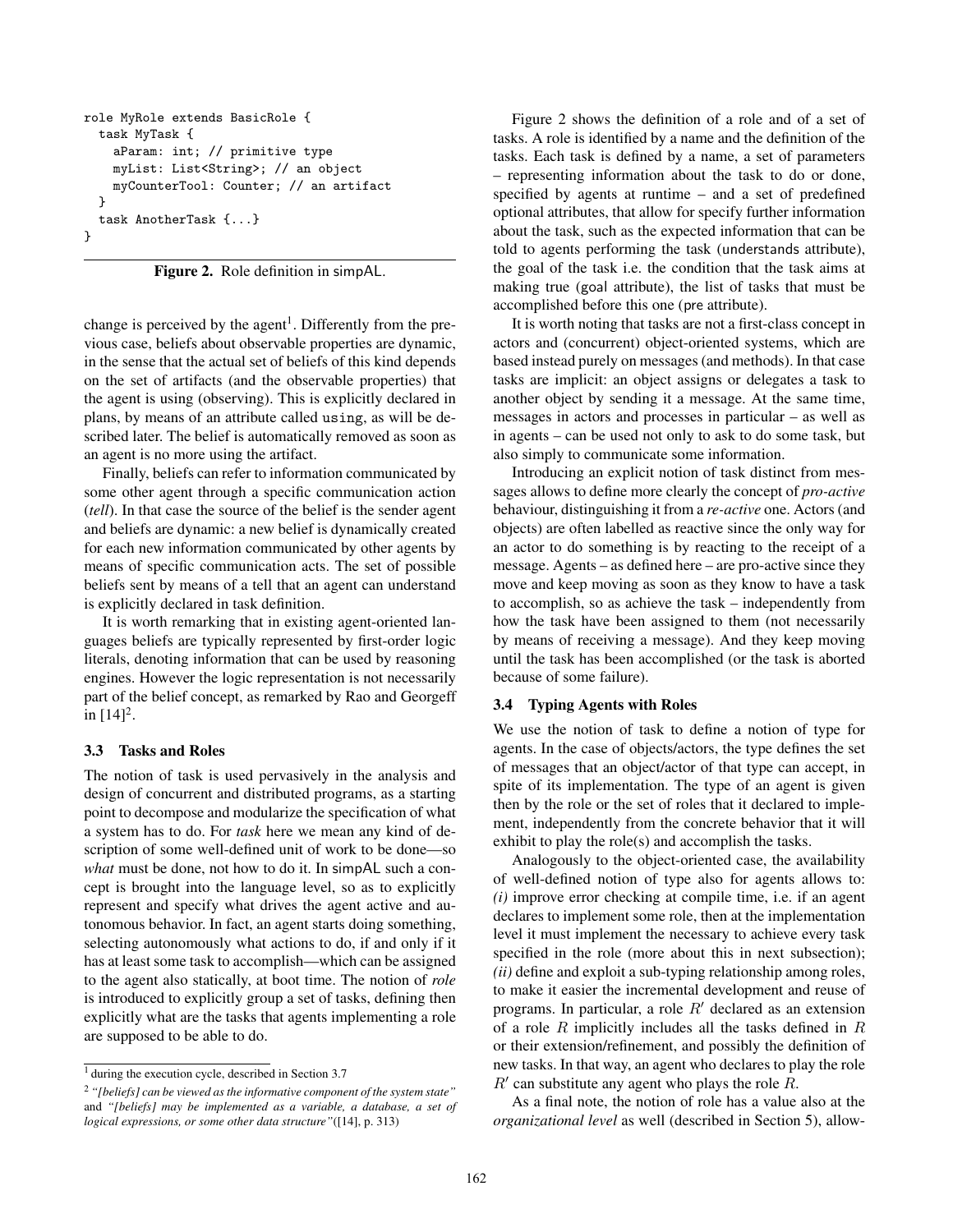ing for explicitly specifying information about the overall "social" structure of the system (organization), in terms of the possible roles available and related relationships.

## 3.5 Plans and Scripts

A task describes what has to be done, not *how* to do it. To this end we introduce a notion of *plan* as a construct to encapsulate the procedural knowledge that an agent can reuse and exploit in order to fulfill some task, and finally to define any block of agent behaviour. The term *procedural knowledge* is referred to the fact that the content of the plan is used by the agent to select the sequence of actions to do in order to fulfill some task—and, as will be described in next subsection, in the simplest case this is analogous to a simple procedure.

The set of the plans of an agent is stored in the agent *plan library*. Actually also the content of the library is represented also in the belief base, that is an agent "knows" what plans it has. The overall behavior of an agent is then defined by the set of plans that it has in its plan library. So from a programmer point of view, programming an agent means specifying a set of plans to be included in agent plan library. At runtime, given a task to do, the agent selects from the plan library an *applicable* plan for the task and starts executing it. Conceptually, this is analogous – at a first glance – to message dispatch in objects/actors, where a message (task) is handled by executing the corresponding method (plan).

Actually, for the same type of task, an agent could have multiple plans that can be used in different *context*. The context is defined by the agent belief base, which includes also beliefs about the current value of the task to be executed. Thus, the definition of a plan can include – besides the attribute specifying explicitly the type of the task for which the plan is good for – also a context attribute, specifying the condition (as a boolean expression over the belief base) in which the plan can be used. So, by refining what previously said, at runtime a plan is selected if type of task specified in the attribute is compatible with the type of the assigned task and if the condition expressed in the context attribute holds, given the current state of the agent belief base. This makes it possible then to modularize the agent behavior not only on the basis of tasks, but also on the runtime context of the agent. This is a nice feature in particular to simplify the implementation of context-aware behavior.

In order to group and modularize set of plans related to the same task or to the tasks of the same roles, the notion of *script* is introduced. Conceptually, an agent script describes *how* to play one or more *roles*, as defined previously. More practically, it contains the definition of the set of plans which can be exploited by an agent to play some role, and possibly also the definition of the some global beliefs that are shared and accessed in plans. Figure 3 shows an abstract example of agent script in simpAL, including only the skeleton of the plans. Beliefs are declared specifying the name of the belief, the type of the value of the belief and optionally the initial

```
agentscript MyScript implements MyRole {
  /* long-term beliefs */
  value: double;
  st: String;
  myTool: MyTool;
  plan MyPlanA
    task: MyTask
    context: (aParam > 0 && st.equals("test")) {...}
  plan MyPlanB
    task: MyTask
    context: aParam <= 0
    using: myCounterTool, myTool {...}
  plan MyPlanC
    task: AnotherTask {...}
  ...
}
```
Figure 3. Script definition in simpAL.

value. Types range from primitive data types, object-oriented (Java) data types (so interfaces, classes) or simpAL specific types (such as roles and artifact usage interfaces).

In plan definition, task: and (optionally) context: are attributes used to specify respectively the task for which the plan can be used and the context. The expression in context: can refer also to the actual value of the parameters of the task specified in task:, that triggered the selection/execution of the plan (e.g., aParam). Other attributes are useful for declaring information about the plan execution, for instance: declaring explicitly the list of the artifacts that are going to be used (and observed) in the plan, such as in the the plan MyPlanB in Figure 3 (using: attribute); declaring explicitly the condition over the belief-base to consider the plan completed (goal attribute); declaring if the plan should be executed atomically (atomically: attribute) – that means as a single action.

So, analogously to classes in OO, agent scripts are useful to provide a form of *encapsulation* and *information hiding* in agent implementation: they bundle together beliefs as informational state and plans as procedural knowledge, making beliefs only accessible internally to plans. Plans instead are an explicit mechanism to *modularize* agent overall behavior, providing also a disciplined way to allow for an agent to possibly extend its behavior at runtime, by creating and adding plans to the plan library.

## 3.5.1 Error Checking, Extension and Polymorphism

If roles are what defines the interfaces for agent, agent scripts define their implementation and they are kept separated. This makes it possible to do some error checking on agent script at compile time: If an agent script implements some role R, then it must define at least one plan for each task defined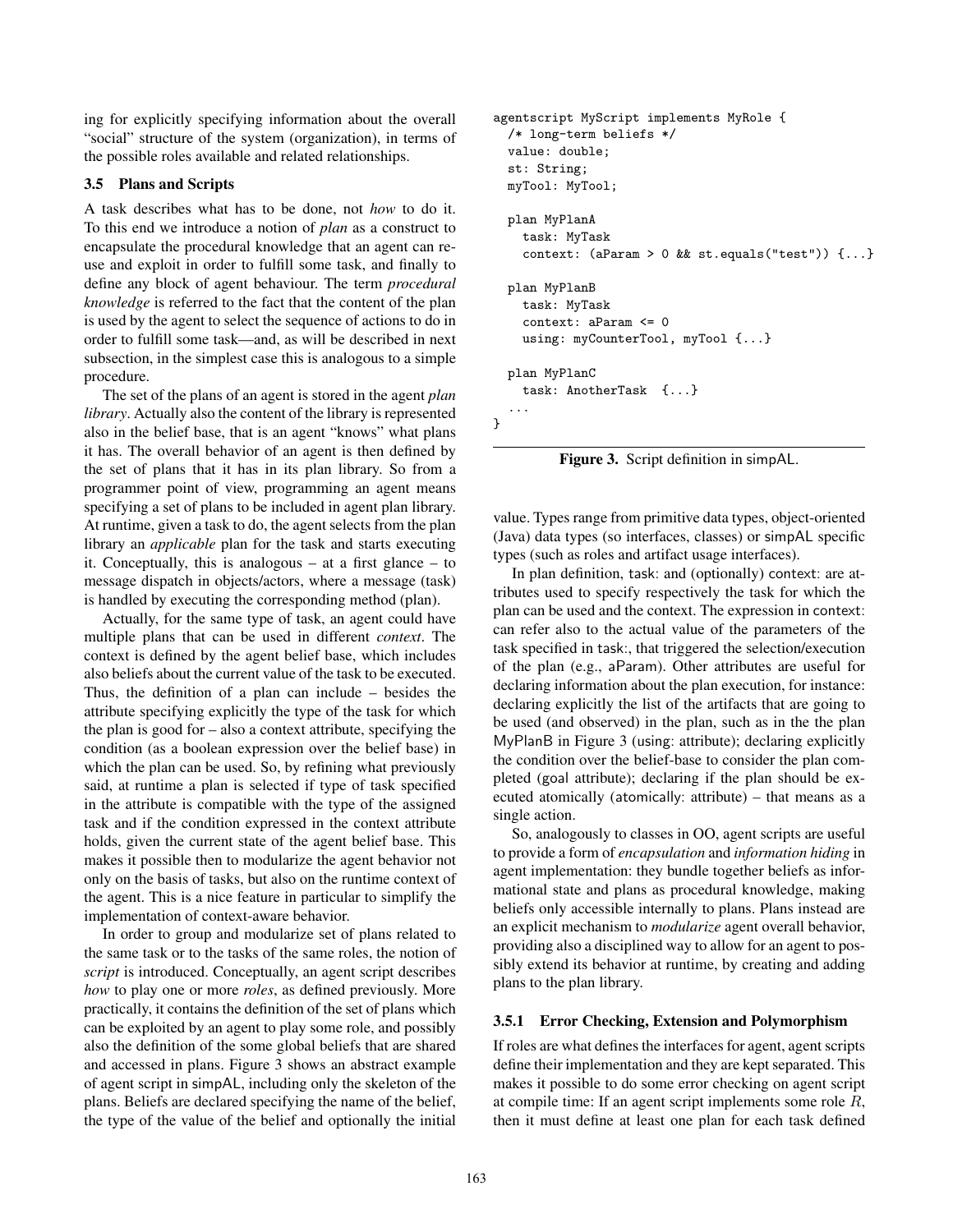```
plan MyPlan task: MyTask, using: myCounterTool,
                                  console @ main {
  info: int;
  friend: RoleB;
  meetingTime: long;
  meetingRequest: MeetingInfo;
  ...
  changed count : count > 0 => someAction1 #act
  when done_act => inc (delta: 2) on myCounterTool
  told ping by friend => println (msg: "news")
  changed time : time == meetingTime
                  => tell meetingRequest to: friend
  always \Rightarrow info = info + 1
  always : info < 100 \Rightarrow info = info + 1
  changed count : count < 0 => {
       inc (delta: 2) on myCounterTool
       println(msg: "inc done")
  }
}
```
Figure 4. A plan definition with some action rules.

in R. Otherwise, it means that the script does not provide enough skills to play the role and an error is raised.

Moreover, as in the case of classes in OOP, scripts make it possible to define an extension and reuse mechanism for agent for what concern the behavior/plan level, to have some support to incremental development. In particular, an agent script  $S'$  can be defined as an extension of an agent script  $S$ , inheriting in that case all the plans and beliefs defined in  $S$ (problems related to name clash are managed accordingly) and possibly adding further plans either to achieve tasks already part of the role implemented by  $S$ , or new tasks defined in a role  $R'$  implemented by  $S'$  (and not by  $S$ ).

Finally, this characterization of scripts and plans along with the notion of task and role defined previously make it possible to define a well-defined notion of *polymorphism* also for agents: *(i)* the same task can be performed by different agents implementing the same role in different ways, depending on the scripts that they are using and then the set of plans described in scripts; *(ii)* a task assigned to an agent can be performed in a different way depending on the contextual conditions.

## 3.6 Plan Body: Actions Rules

Integrating both active and reactive behavior is an important and hard programming issue, more generally related to the well-known problem of integrating thread-based and eventbased systems [8]. In simpAL this point is tackled by the model adopted defining the procedural knowledge of plans, which has been conceived in order to allow for easily specifying both sequence or workflows of actions but also *reactions* to events perceived asynchronously by the agent.

A plan body is given by a set of *local beliefs* and *action rules*. Local beliefs are beliefs whose temporal and lexical

scope is given by the plan body, analogous to local variables in procedures. So they are automatically added to the belief base when a plan is instantiated and removed when a plan in execution completes or aborts. The syntax to declare a local belief is the same as for the beliefs declared at the script level.

Action rules specifying *what* action to do and *when*. Similarly to Event-Condition-Action (ECA) rules, *when* is the defined by the description of an event description E and a condition C as a boolean expression over agent beliefs, which include internal beliefs and beliefs about the state of the environment. In the most general case, an action rule is syntactically represented as  $E : C \Rightarrow A$  [label]. The informal semantics is: if an event matching the E description occurs and contextually the condition C holds, then select the action A to be executed and identify it with the label identifier. Then, a plan in execution is considered completed as soon as: *(i)* the goal attribute specified in the plan or in the corresponding task is satisfied; *(ii)* in the current plan there are no action rules that can be triggered from now on (because no events specified can happen anymore).

#### 3.6.1 Events

Events concern changes to agent beliefs, caused by either (1) some percepts received from the environment, or (2) messages received by other agents, or rather (3) the passing of time.

The first case concerns changes to beliefs about the current value of the observable properties of artifacts that are used by the agents in the plan. The syntax defining the event in this case is changed *ObsBel*, where *ObsBel* is the name of the belief corresponding to the name of the observable property of an artifact, possibly including also the identifier of the artifact, source of the belief. In the example showed in Figure 4, the first reaction rule reacts to the change of the belief count, which is about the current value of the corresponding observable property in the artifact myCounter-Tool, declared to be used in plan by means of the using: attribute (myCounterTool in this case is known because it is a parameter of the task MyTask that triggered the plan). The first case includes also changes to beliefs that used to keep track of the execution state of those actions that have been explicitly labelled. In this case the event is syntactically represented by when done AL or when failed AL, where AL is the action label. In Figure 4 the second rule says that the inc operation is performed on the myCounterTool when the action someAction1 completed.

The second case concerns changes to beliefs that represent information that can sent by other agents through the tell communicative action. In that case the syntax is told What [ by Whom ], where What and Whom are respectively beliefs declared by the agents about the type of expected information and – if specified – the role of the agent sending the message. In Figure 4 the third rule says that the agent prints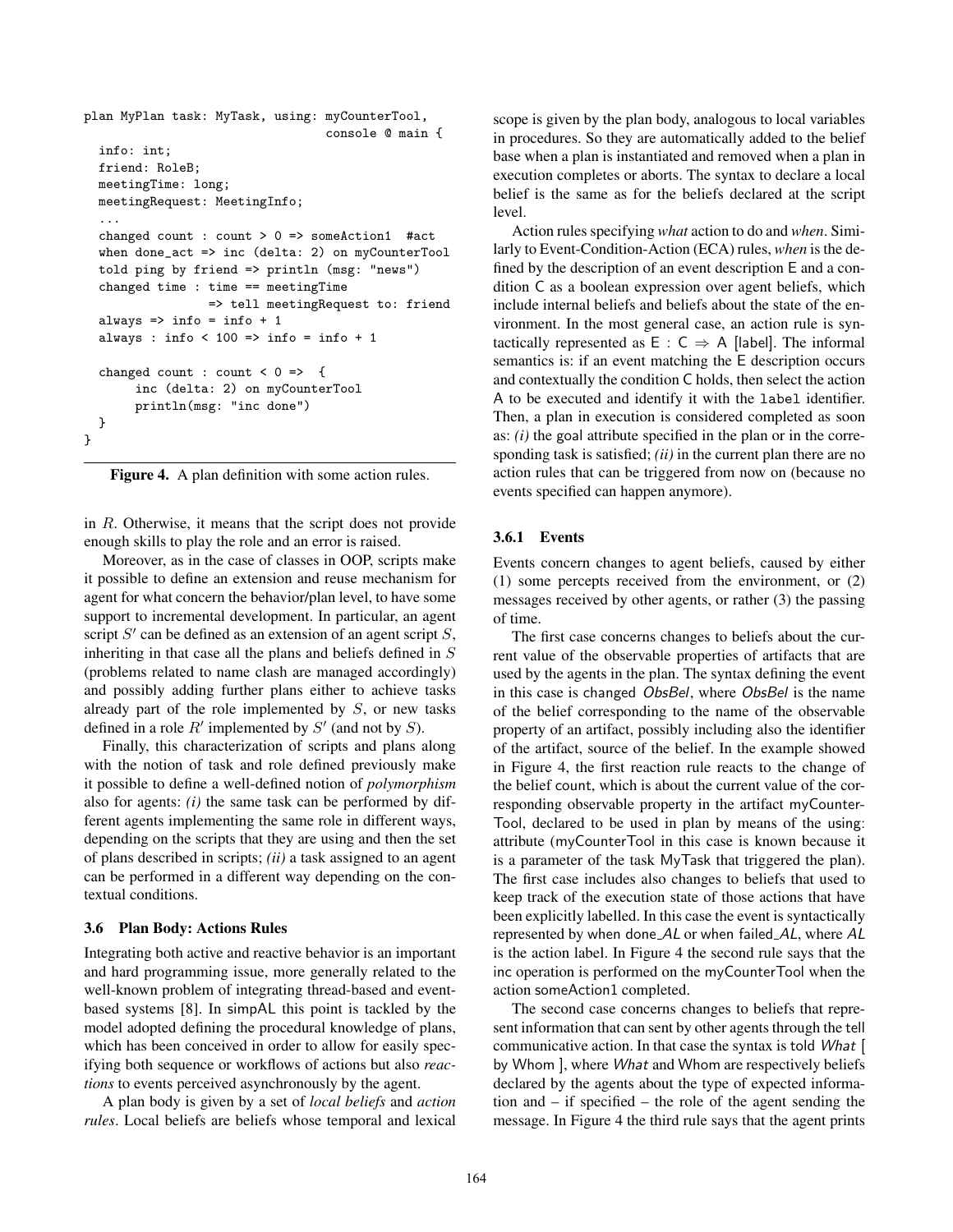a message on the *console* artifact when the agent receives a message from an agent of type RoleB about the ping belief.

Finally, the third case concerns changes to the internal belief (called time), which keeps track of time passing, in milliseconds. The fourth rule in Figure 4 says that a meetingRequest information is told to a friend agent at the time specified by the alarm local belief.

Besides these three cases, some predefined keywords are used to identify directly some specific events: among the others, always is used to mean that the rule is always triggered—the event in this case is *at each new cycle*, where the agent cycle is explained in Section 3.7, or, equivalently, the belief about the value of the agent inner logical clock has been incremented. Two rules in Figure 4 use always, one including also the context so that the action in that case is executed every time the info is less that one hundred.

#### 3.6.2 Actions

Actions specified in action rules can be either *external* actions, that are those affecting the environment or communicative actions to send messages to other agents, or *internal* actions, affecting just the internal state of the agent. The actions on the environment are actually given by the operations provided by artifacts—in this case the name of the operation is specified, along with parameters value and (optionally, when needed) the target artifact. Examples are shown In Figure 4 in the second and third rules. Parameters are nominal/keyword-based, so the name of the parameter plus the value must be specified. Some predefined external actions are provided to dynamically create and dispose artifacts, to spawn and terminate agents, to communicate with other agents, and other related functionalities Communicative actions currently include tell, specifying the belief to tell and the receiver of the message (see the fourth rule in the example), and the dotask, to assign a task to an existing agent.

Basic internal actions include the assignment action, to update the value of a belief, and actions to work and manipulate local (Java) objects, to instantiate local objects and to invoke methods—adopting a Java-like syntax. Also control structures such as if, while and for are provided as specific internal actions. A particular important and useful internal action is the one that allows for instantiating anonymous *sub-plans*, as a way to define blocks of action rules. An anonymous sub-plan is like a plan but without the specification of a name and of the task attribute. Syntactically, they are represented by  $\{ \dots \}$  blocks. An example is given by the last rule in Figure 4. In that case, the action which is performed when the count belief is updated and the value is less than zero is the instantiation and execution of a subplan, composed by some other action rules. From the execution point of view, sub-plans are stacked upon their parent plan—similarly to what happens with procedure calls.

```
plan SeqPlan1 task: ... goal: done_a3 {
  todo_a1 \Rightarrow action1 \#a1when done_a1 => action2 #a2
  when done_a2 => action3 #a3
}
plan SeqPlan2 task: ... {
  action1
  action2
  action3
}
plan ParPlan task: ... {
  action1 |
  action2 |
  action3
}
plan ParPlan2 ... {
  action1 #a1 |
  action2 #a2
  done_a1 && done_a2 => action3
}
```
Figure 5. Plans with sequences of actions and workflows of actions.

## 3.6.3 Specifying Mixed Active and Re-Active Behaviour

The combination of the event and condition attributes make it possible to write down active behaviors exhibiting the desired level of reactivity, from simple sequences of actions to purely reactive behaviors to workflows of actions mixing the styles.

The execution of a sequence of actions action1, action2, action3, ... can be encoded in terms of actions rules as shown in the SeqPlan1 plan in Figure 5: in that case, the action action2 is executed when the previous one has completed (event when done\_a1), and the action action1 is executed only if it has not been already executed once. done XX and todo XX are beliefs storing boolean values, that are automatically added to the beliefs when the plan is instantiated (as part of plan's beliefs), initially set respectively to false and true. Under the hood, when an event concerning the success of an action labelled AL is perceived, then the belief done AL is updated to true, and internally when an action labelled with AL is executed, the belief todo AL is set to false.

To easy the specification of sequential behavior, some syntactic sugar and convention have been introduced. When no event and context is specified – and so only the action is – the action can be selected to be executed immediately and it is executed only once. Also, the agent must wait the completion of the action before eventually selecting the next action, in the case that also the next action rule is without the specification of the event and the context. Given this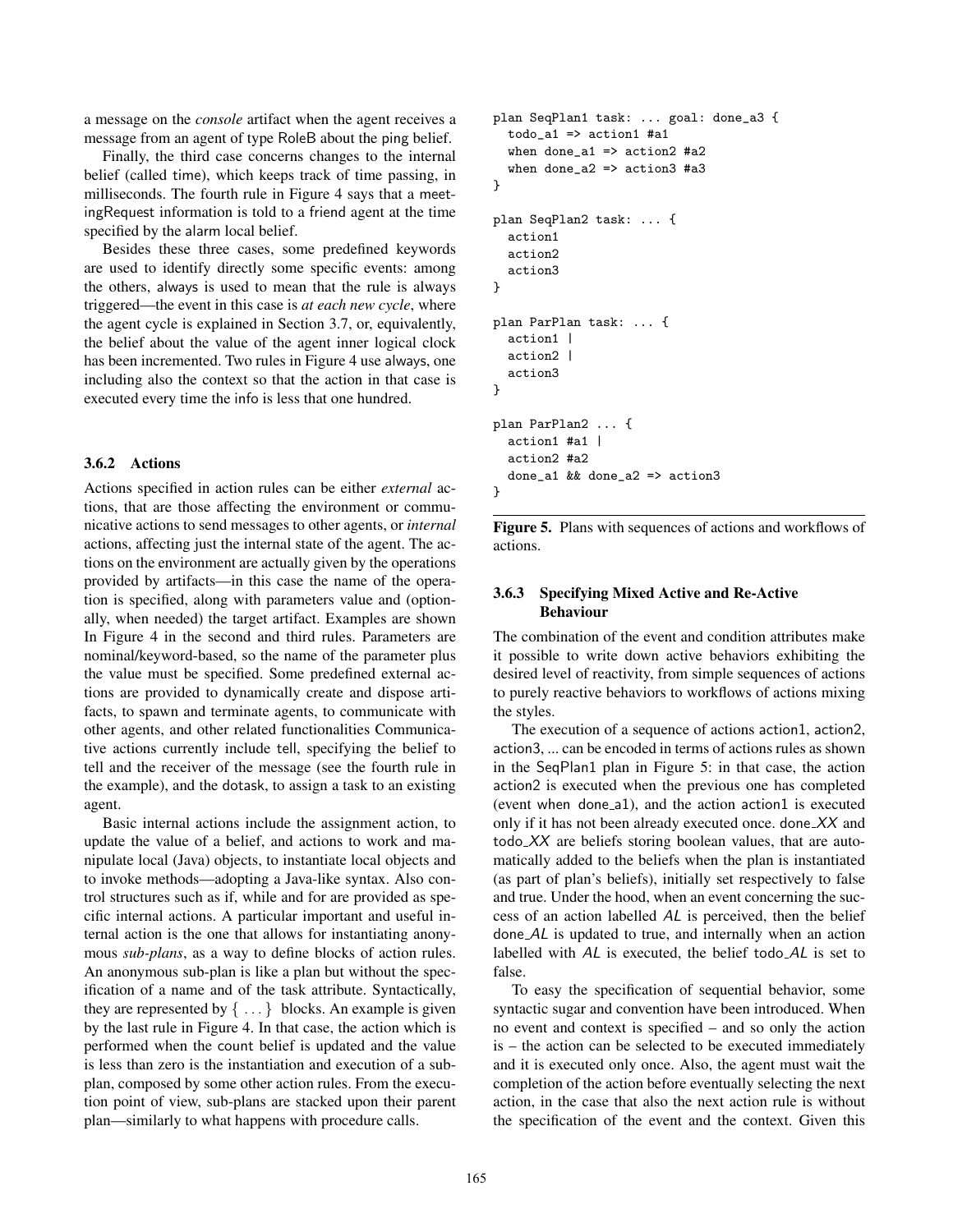```
plan MixedPlan task: MyTask, using: myCounterTool {
  c: \text{int} = 0;
  inc (delta: 1)
  inc (delta: 5)
  inc (delta: 2)
  +count => atomically: {
    println (msg: "new value: "+count)
    c = c + 1}
}
plan AnotherPlan task: ...
            using: console @ main, counter @ wsp2 {
  max: int = 100;println (msg: "starting")
  goal: count > max {
    always \Rightarrow {
      inc (delta: 1)
      println (msg: "incremented ")
    }
  }
  println (msg: "done.")
}
```
Figure 6. Plans integrating sequences of actions and reactions.

convention, the sequence can be expressed simply by a list of actions, as shown in the SeqPlan2 plan.

A further convention is adopted to allow for easily specifying sequence of actions in which we don't want to wait for the completion of each action before executing the next one. This can be done by adding a pipe character — between two actions – that is, after the action expressed in an action rule, which can have also the event and the condition specified, and before an action rule with only the action specified. An example is given by the ParPlan plan, where the actions are selected and executed sequentially, however without waiting the completion of any of them, that is action2 is executed without waiting for the completion of action1 and action3 is executed without waiting for the completion of action2. A further example is given by the ParPlan2 plan, where action2 is executed without waiting the completion of action1. Instead, action3 is executed only when both action1 and action2 have completed (which is a context condition, without events).

This model allows for specifying quite naturally plans that combine sequences, reactions, workflows—obtaining behaviors in which the agent is actively doing some sequence of actions and at the same time is able to react to events, eventually suspending what is doing in order to do some other action. A simple example of this behaviour is shown in Figure 5, where myCounterTool artifact is used by the agent executing three times the inc action (operation provided by the artifact), and each time the count observable property changes, the agent reacts by printing the actual value on standard output and incrementing a local belief. A final example is given by AnotherPlan, in which the agent first prints a message on the console, then increments a counter artifact until the perceived value of the observable property is greater than a max value.

#### 3.7 The Agent Execution Cycle

At the architectural level, the integration of a task-oriented and event-driven behavior is made it possible by the *agent execution cycle* – also called *control loop* – which defines the conceptual sequence of steps that the agent processor (interpreter) repeatedly executes to run an agent, until agent termination (if the agent terminates). Conceptually the agent processor can be conceived as a machine with a clock, executing an execution cycle at each clock tick. The model of agent execution cycle adopted in simpAL is a simplification of the one typically adopted in BDI architecture, in particular of the one found in AgentSpeak(L) [13]/Jason [5] programming languages. It is composed by three conceptually different stages (see Figure 7), that are repeatedly executed: *sense*, *plan*, and *act*.

Sense stage – In this stage the internal state of the agent is updated by processing those *external* events coming from the environment and stored in an agent external event queue. Such events may concern: *(i)* changes of the observable state of the environment – more specifically, the set of artifacts – that are relevant for the agent work and that the agent is using; *(ii)* the completion with success or failure of an environment action – corresponding to the execution of an artifact operation – that the agent executed previously; *(iii)* the arrival of messages communicated by other agents.

The processing of every external event which is relevant of the agent causes the update of the belief base. In particular, changes to the observable properties of an artifact cause the update of the related beliefs in those plans in which the agent declared to use the artifact. The arrival of a message related to communication acts informing the agent about some information causes the update of the local beliefs of the plans in execution for which the such information is relevant. Finally, external events related to action success or failure cause the updating of the beliefs as described in previous section.

Besides the informational state, also the motivational state and the intentional state may be updated in this stage. If the agent receives a message related to a *do-task* communicative act, then a new task to do is added in the agent *task to-do list*. The same applies if the agent has some perception from the environment that there is a new task to do. The intentional state is updated instead when receiving an event about an action success or failure, in particular the state of the plan in execution that selected the action is updated accordingly.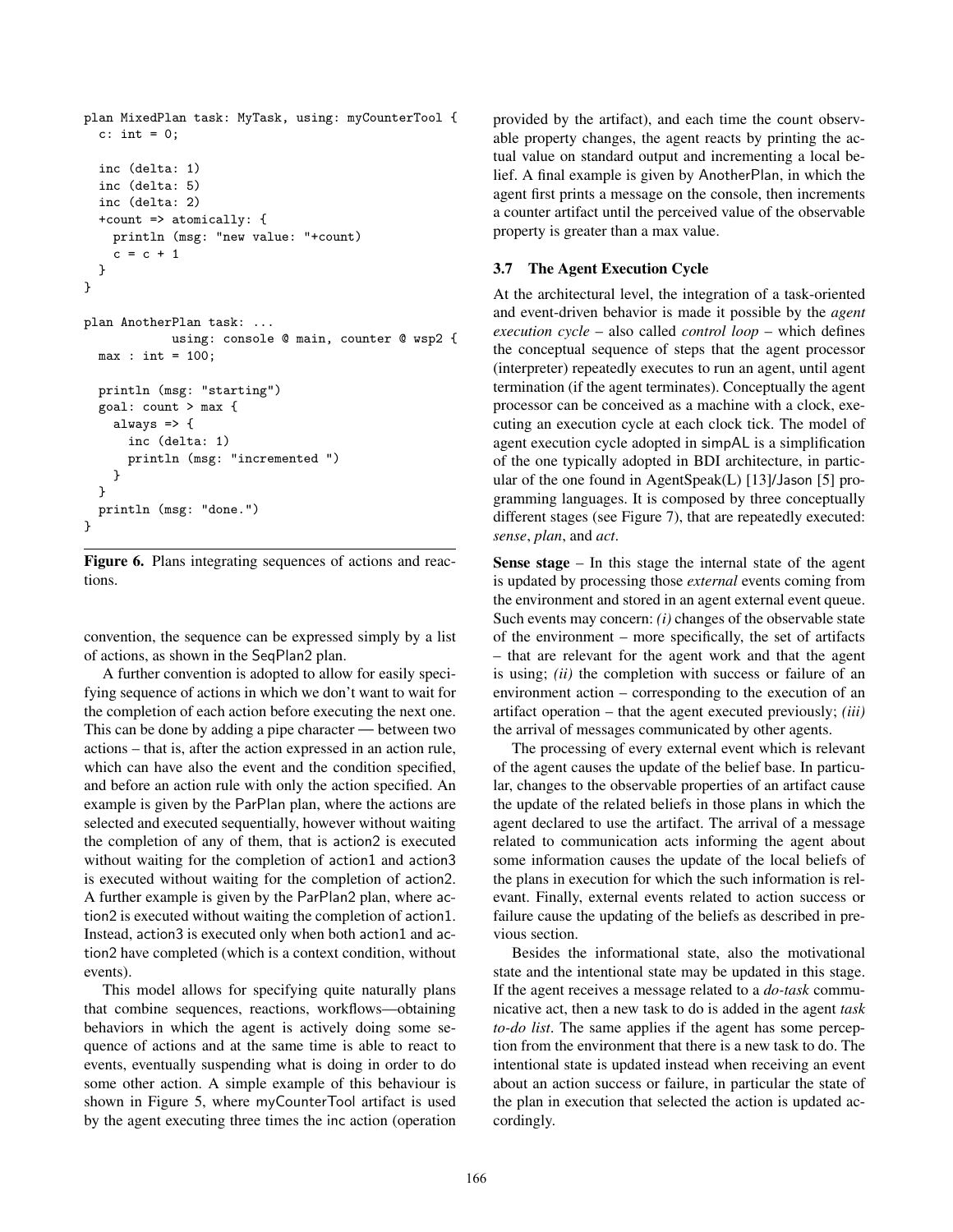

Figure 7. Conceptual representation of an agent architecture, with in evidence the stages of the execution cycle.

For each update to the agent beliefs caused by external events an *internal* event is generated and added into an internal event queue, which will be accessed in the *plan* stage.

Plan stage – In this stage, the next action to do is selected, given the content of the internal even queue, the current state of the agent, and the behavior specified by plans of the agent script. First, the ongoing task (and plan in execution) to focus on is selected according to a basic scheduling policy. This because an agent may perform multiple tasks concurrently: for each ongoing tasks there is a stack of plans in execution. It is a stack because the execution of a plan may involve the execution of sub-plans and/or sub-tasks, which cause the instantiation of plans that must be completed before the "parent" plan would proceed. These sub-plans are then pushed on top of the parent plan, in the plan stack related to the same task. Once chosen the ongoing task to focus, the action selection is driven by the set of action rules currently available given the stack of plans related to the task.

Act stage – In this stage the action selected in the *plan* stage is executed. If the action is internal, the effect is just an update of the internal state of the agent; if the action is on the environment, the effect is to trigger the execution of a corresponding operation on some artifact (this will be described in Section 4). The completion of the action or its failure will be possibly perceived as an asynchronous event in one next future cycle.

Conceptually, the agent processor continuously executes these three stages, performing one execution cycle at each logical clock tick. Conceptually, the agent control flow is never blocked: so, for instance, even if the agent has executed some kind of blocking action – that means in our case an action in which the completion event will be perceived

```
artifactmodel Counter {
  obsprop count: int;
  operation inc(delta: int);
}
artifact MyCounter implements Counter {
  init(startValue: int) {
    count = startValue;
  }
  operation inc(delta: int) {
    count+=delta;
  }
}
```
Figure 8. Example of a model of artifact (top) and of a template implementing the model (bottom).

not immediately but some time in the future – it can always react if the current plan prescribes this.

## 4. The Environment Abstraction

The environment of an organization is given by the overall dynamic set of artifacts, distributed in workspaces, part of which are available by default to provide basic functionalities. For instance, in each workspace there is a *console* artifact providing a println operation (action) to write on the console. Basic functionalities include the creation or disposal of artifacts, lookup for existing artifacts satisfying some criteria, and many other management aspects that are not discussed in this paper – including security.

As mentioned in previous sections, an artifact can be conceived as a module encapsulating the implementation and execution of sets of operations as actions that the artifact makes it available to agents, and a set of observable properties that agents using the artifact may perceive. Besides, an artifact contains also some hidden (not observable) state variables, useful for implementing artifact functionalities, and possibly also internal operations, which can be executed by other operations of the artifact and are not part of the usage interface.

Analogously to the agent case, we separate the abstract description of the artifact functionalities from their concrete implementation defining artifact structure behavior. The former is specified in *artifact models*, defining the usage interface of all the artifacts implementing that model. The definition of a usage interface includes a name of the interface, a set of observable properties and the declaration of a set of operations. Figure 8 (top) shows a very simple example of model of a counter artifact, providing a count observable property and a inc operation. Observable properties are similar to variables, characterized by a name, a value and a type. The parameters declared by operations are keyword based for instance, inc has a parameter called delta.

The artifact implementation is defined in *artifact templates*. Like classes in OOP, artifact templates are a blueprint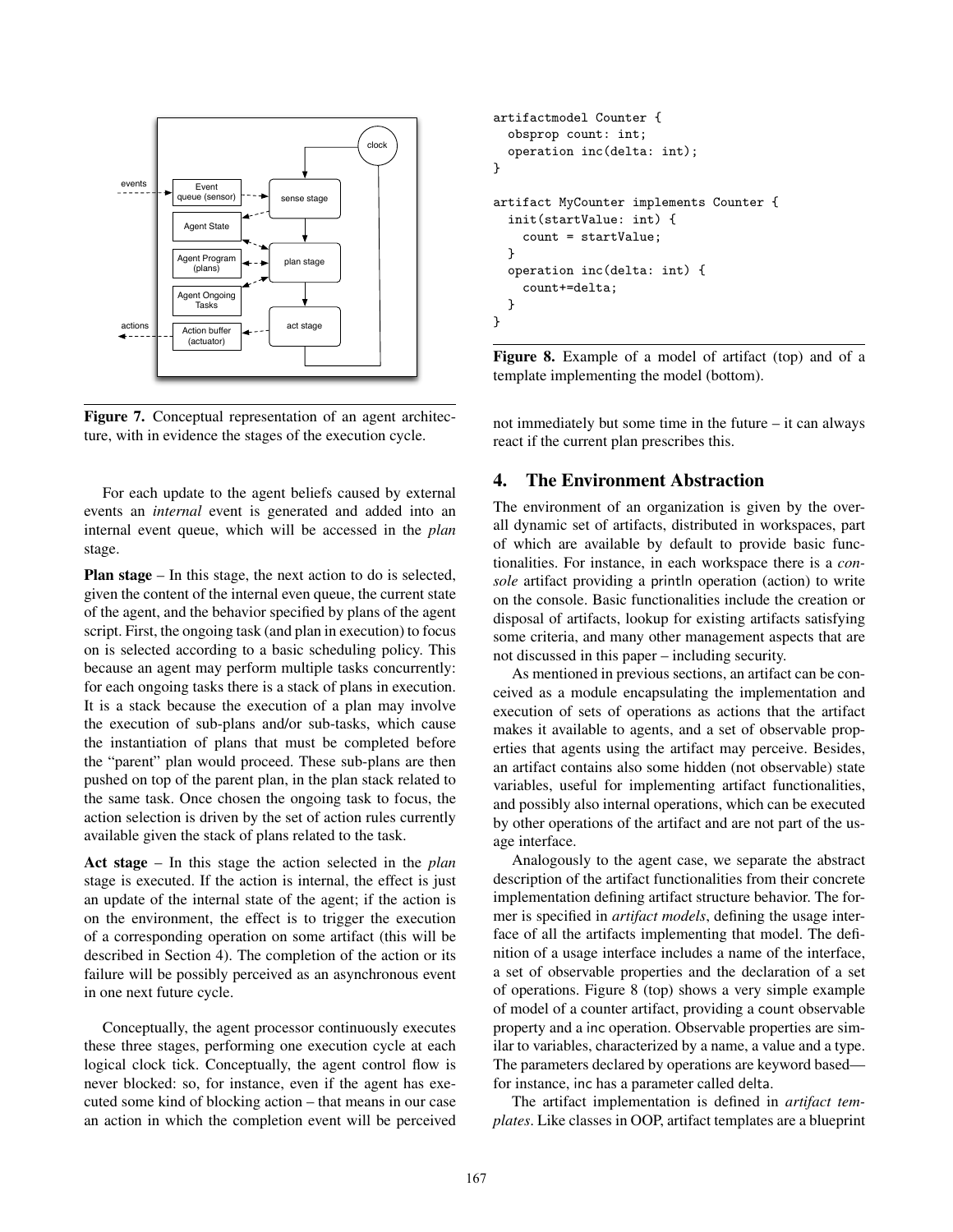for creating instances of artifacts. The definition of an artifact template includes a name, the declaration of the implemented artifact model, the concrete implementation of operations – including internal operations – and the definition of those internal variables that are used in operation implementations. Figure 8 (bottom) shows an example of template, implementing the Counter model.

Operation behavior is given by a simple sequence of statements, in pure imperative style, using classic control flow constructs, assignment operators, etc. As mentioned previously Java is used as a language for defining data structures. So objects as well as primitive values can be used in expressions and as value of variables and observable properties, and method invocation appears among the statement of the language.

A main aspect of the model is that operation execution is *transactional*, in the sense that *(i)* changes to the observable state of the artifact (properties) are done atomically, *(ii)* changes are perceived by agents observing the artifact only when the operation completes (with success). The execution of an operation can fail: this causes the failure of the action on the agent side, on on the artifact side the observable state is rolled back to the value before executing the operation.

## 4.1 Typing Artifacts

Artifact models are used to define the type of artifacts. This makes it possible to: *(i)* check errors in agent scripts—each time an artifact identifier is used either to define explicitly the target of action execution or the source of a belief related to an observable property, we can check that the specified action or observable property is actually defined for that type of artifact; *(ii)* check errors in artifact templates—by checking that every operation declared in the model is implemented then in the template; *(iii)* defining a sub-type relationship so as to enjoy substitution property for artifacts. That is: if an agent needs to use an artifact implementing a model M, then it can actually use any artifact implementing a model  $M'$  which is a subtype of M. *(iv)* exploiting polymorphism also at the artifact level. That is: two artifact (templates) implementing the same model  $M$  can provide different implementation and finally behaviors for the same operation (action). So, on the agent side, different kind of artifacts implementing the same model are used in the same way, without the need of knowing the specific implementation of the artifact, yet possibly obtaining different specialized behaviors depending on the specific template.

Finally, implementation reuse and incremental development is enabled by exploiting *inheritance* among artifact templates. In particular, an artifact template can be defined by extending/refining an existing artifact template: in that case it inherits the implementation of operations, observable properties, state variables, which can be extended by defining new operations or refining existing ones.

```
orgmodel MyOrgModel {
  workspace w1 {
    console: Console;
    c1: Counter;
  }
  workspace w2 {
    console: Console;
    bb: Blackboard;
  }
  agents {
    agent0: MyRoleA;
    agent1: MyRoleB;
  }
}
agentscript MyScript implements MyRoleA
                      in MyOrgModel {
  plan MyPlan... using: bb @ w2 {
    putNote note: new Note("hello").
  }
}
org MyOrg implements MyOrgModel {
  workspace w1 {
    c1 Counter startValue: 10
    ...
  }
  ...
  agents {
    agent0 script: MyScript task: MyTask(aParam: 10);
    ...
  }
}
```
Figure 9. Definition of an organization model, of an agent script specifying also the organizational model, and of an organization implementing the model.

## 5. The Organization Abstraction

The "main" of a simpAL program corresponds to definition of the concrete (initial) configuration of an organization. Also for this aspect we separate the model part from the concrete implementation one. The *organization model* defines abstractly the structure of the overall program, which includes the set of workspaces and possibly the name (identifier) and type of some agents and artifacts that are known to be part of the organization.

Figure 9 shows a simple example: MyOrgModel defines a model of organization composed by two workspaces called w1 and w2. The workspace w1 hosts a console artifact of type Console and a c1 artifact of type Counter. A console artifact is declared also in w2, along with a Blackboard artifact. In this case c1, console, bb are the names (identifiers) of the artifacts—actually the full identifier is given by the name and the name of the workspace (e.g., bb @ w2), since artifacts with the same name can be run in different workspaces. Then, inside the organization agent0 and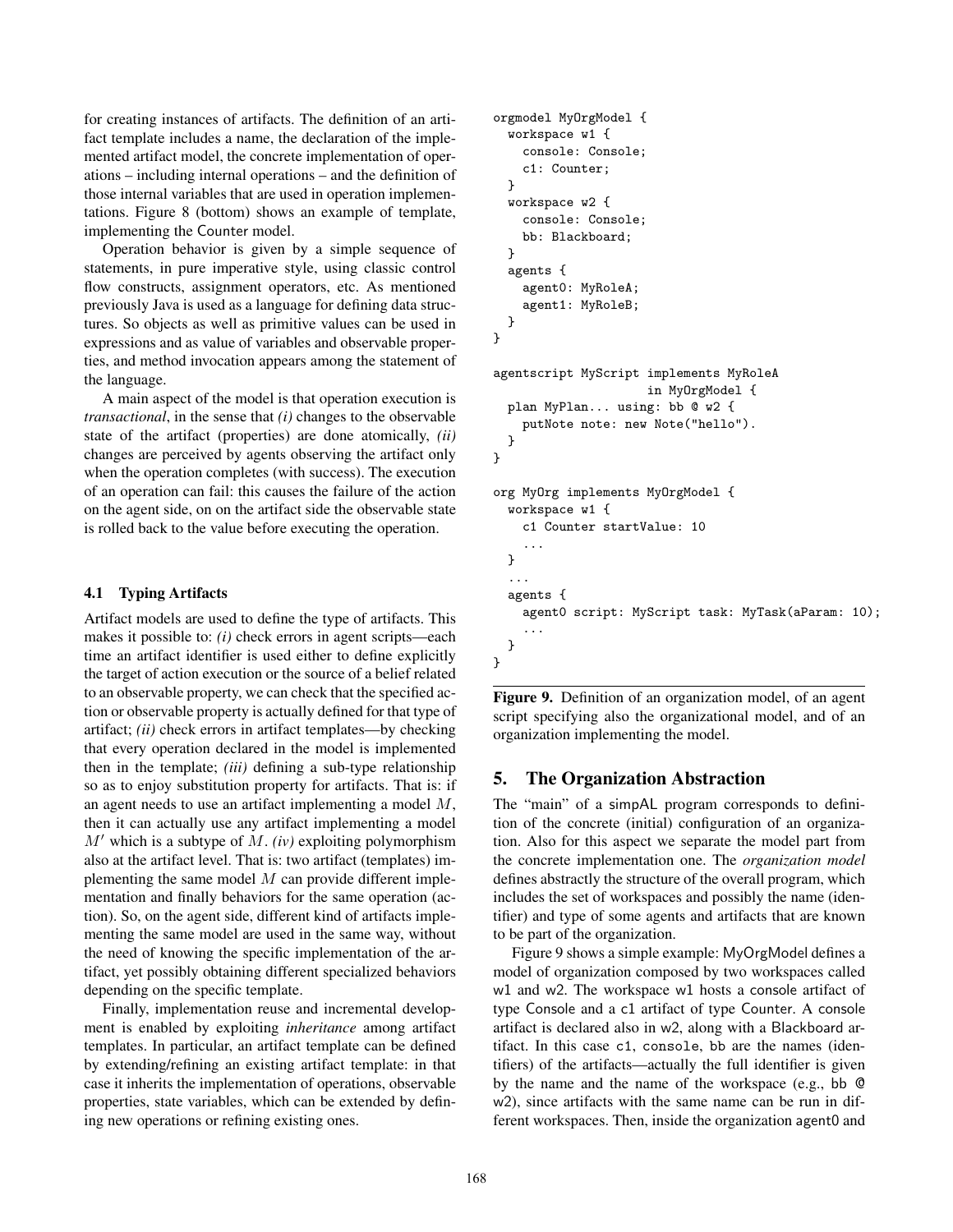agent1 are declared as the identifiers of two agents playing the roles MyRoleA and MyRoleB. It is worth remarking that the declared agent/artifact instances are not meant to be the unique instances of agents and artifacts inside the program: only those whose name and type must known at the organizational level. The declarations are useful to define global symbols that can be resolved and checked in scripts that explicitly declared to play inside an organization of this type (see Figure 9). By doing so, the symbols and identifiers declared in the organization model can be referred also in the script (e.g., bb  $\oslash$  w2 in using: attribute) and then checked at compile time.

Then, the definition of a concrete organization accounts for specifying the concrete instances of agents and artifacts declared in the org model (see Figure 9). For artifacts, the artifact template is specified, possibly including also the value of some initialization parameter. For agents, the script must be specified, along with the initial task to do and task initial parameters. Actually, it is not necessary to specify the instantiation of all the agents and artifacts declare in the org model: some can be also instantiated dynamically.

The definition of the organization can include also information about its distributed deployment (not discussed here for lack of space), so specifying the *organizational nodes* hosting the execution of workspaces and of agents. Organizational nodes are bound to physical network nodes when launching the program.

## 6. The simpAL Platform: A Sketch

The simpAL platform is being developed in Java and is available as an open-source project at http://simpal. sourceforge.net. The platform includes:

- an Eclipse-based IDE organized in plug-ins, currently including an xtext-based editor;
- a *compiler*, to compile simpAL programs into executables that can be run by a *launcher*, which loads the program on the runtime infrastructure to execute it;
- a distributed *runtime infrastructure* (called simpAL OS), which must be in execution in every node / host which may need to execute (a part of) a simpAL organization;
- libraries, including a *system library* with artifacts providing basic system functionalities related to I/O, GUI, file system access – and a *utility library* – with artifacts providing coordination functionalities (e.g. blackboards, tuple spaces, etc).

Besides the editor, an important part of the future development of the IDE concerns the development of: *(i)* an interactive programming environment, to visualize and interact with simpAL programs while developing them; *(ii)* a debugger, and a *(iii)* profiler. These front-end tools will be necessarily integrated with proper backends, part of the runtime infrastructure.

# 7. Related Work

The work presented in this paper is strongly related to existing agent programming languages introduced in the (D)AI literature, in particular to those based on the BDI model interested readers can refer to [4, 6, 7] as comprehensive surveys. As mentioned in the introduction, differently from these languages simpAL has not been designed with AI and DAI problems in mind, but as a language to explore agent-oriented programming as a mainstream programming paradigm for software development. For this reason, on the one hand simpAL has features that are typically not interesting from a AI point of view – such as a well-defined notion of type for agents, mechanisms for incremental development and reuse, etc.; on the other hand, it does not have features that are important when an AI context is chosen instead, such as using first-order logic to represent beliefs, goals and related inference rules.

Besides existing agent programming languages in (D)AI context, our work is related to existing frameworks and platforms that allow for developing agent-oriented programs exploiting existing programming languages. A main example is JADE [3], one of the most used Java-based FIPA compliant platform for developing agent-based software. JADE makes it possible to write agent programs in Java, where agents communicate using FIPA ACL as a standard highlevel agent communication language. The model adopted for defining agent is based on *behaviors*, which share some similarities with the notion of plan adopted in simpAL. Besides agents, recently JADE model has been extended with a notion of *service* which is quite similar to the notion of artifact used in simpAL and in A&A, as non-autonomous components providing operations to agents.

In the context of concurrent programming, the agentoriented abstractions in simpAL can be seen as a high-level extension of the concept of actors, active objects, processes and similar concepts – introducing specific first-class concepts to improve the structuring of autonomous behaviors (tasks, plans), the integration of task-oriented and eventdriven behaviors, the separation of concerns related to autonomous (agents) and non-autonomous (environment) entities.

Actually, in concurrent programming the notions of actor and agent are often used as synonyms, to generically refer to active entities that exchange asynchronously messages and are reactive, in particular react to messages received in input by other agents. An example is given by recent works exploiting the F# functional language – and its asynchronous programming model – to implement agentbased concurrency and agent-oriented programs on top of functional programs [19]. Always in the context of concurrent programming, a notion of agent is used also in the Clojure language [10], as a state-full, reactive, non-autonomous entity which is used as a simple concurrency mechanism to manage the execution of asynchronous I/O operations. A